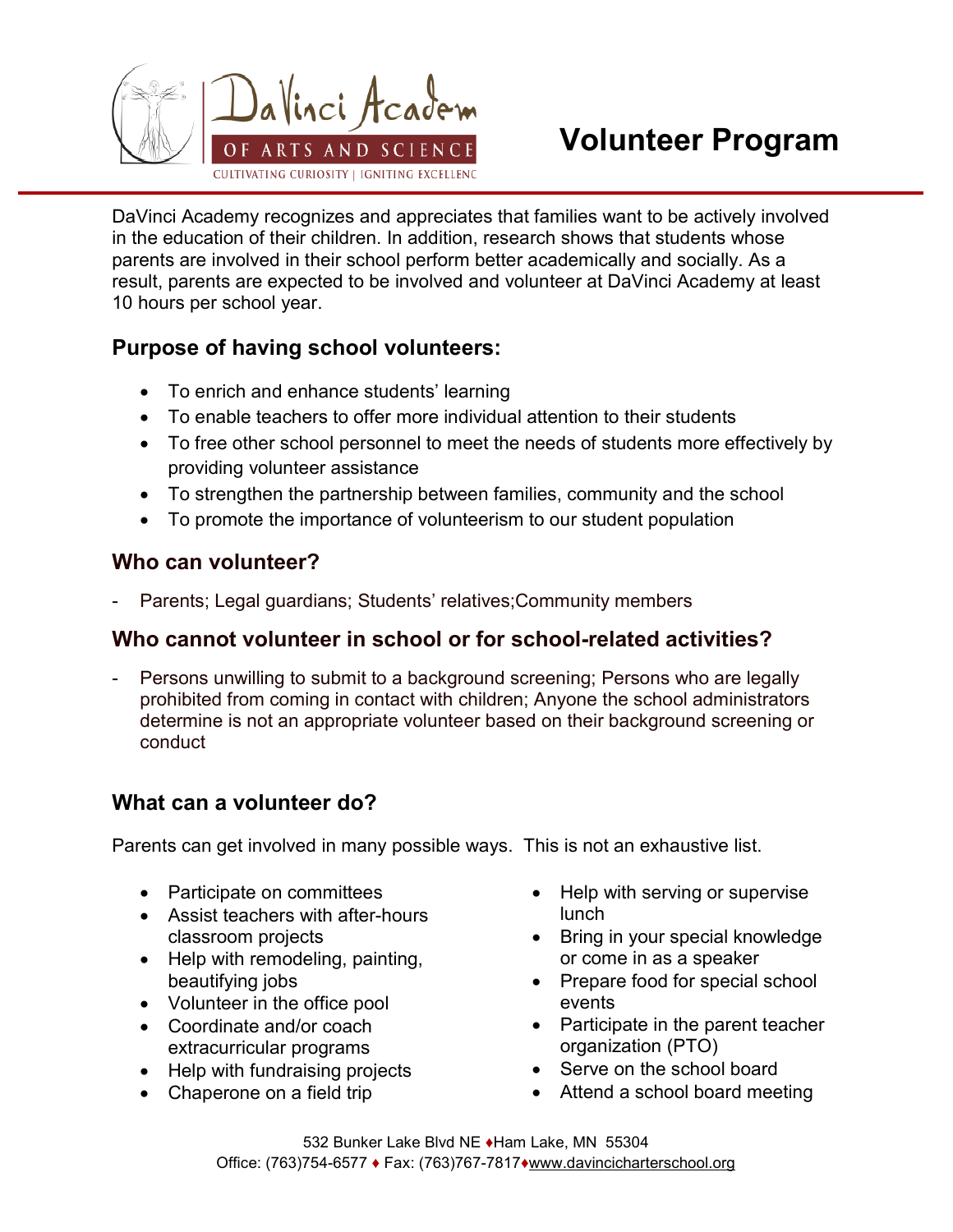#### What if I am unable to volunteer at this time?

If your personal circumstances preclude you from offering your volunteer services at this time, you have a couple of alternatives:

- 1. Friends or family that have the time and desire to volunteer can do so in your name. They simply need to inform the Volunteer Coordinator to which family their volunteer hours should be credited.
- 2. You may make a tax-deductible donation of \$200 to offset a portion of the value of your volunteer commitment. Checks should be made out to DaVinci Academy with a memo of "Volunteer Contribution" and send it to the attention of the Volunteer Coordinator.

#### What to do before you begin volunteering

1. Background Screenings - To ensure the safety of our students and staff, every volunteer is required to have a current background check on file with DaVinci Academy prior to volunteering. Background checks need to be completed every two years. Forms are always available at the front desk and on our website. Volunteers are asked to pay a \$10 processing fee for each background check submitted. Checks should be made payable to DaVinci Academy. Return all forms and payments to the main office to the attention of the volunteer coordinator.

(Do not let the processing fee keep you from volunteering at school. If you cannot afford the fee at this time, please contact Ms. Moffatt to make alternative arrangements.)

Have each adult family member or legal guardian who wants to volunteer complete and submit a Background Check Consent form. Grandparents, aunts and uncles, etc. can all be part of your volunteer family group and help fulfill the hours requirement!

- 2. Statement of Confidentiality Each volunteer must read and sign a Volunteer Statement of Confidentiality prior to volunteering. (This statement is on the back side of the background form).
- 3. Set up your HelpCounter Profile- Provide the Volunteer Coordinator with the name(s) and email address(es) of all those who want to volunteer. You can email this information to kfalkowski@davincicharterschool.org or leave a written request at the front desk. Please note, it is best (but not required) to have different emails for each volunteer. See the HelpCounter Overview page for more information on utilizing our volunteer management tool.
- 4. Not only can the Volunteer Coordinator help you find volunteer projects within the school, you can also email your child's teachers directly if you want to see what opportunities they might have for their specific class or grade.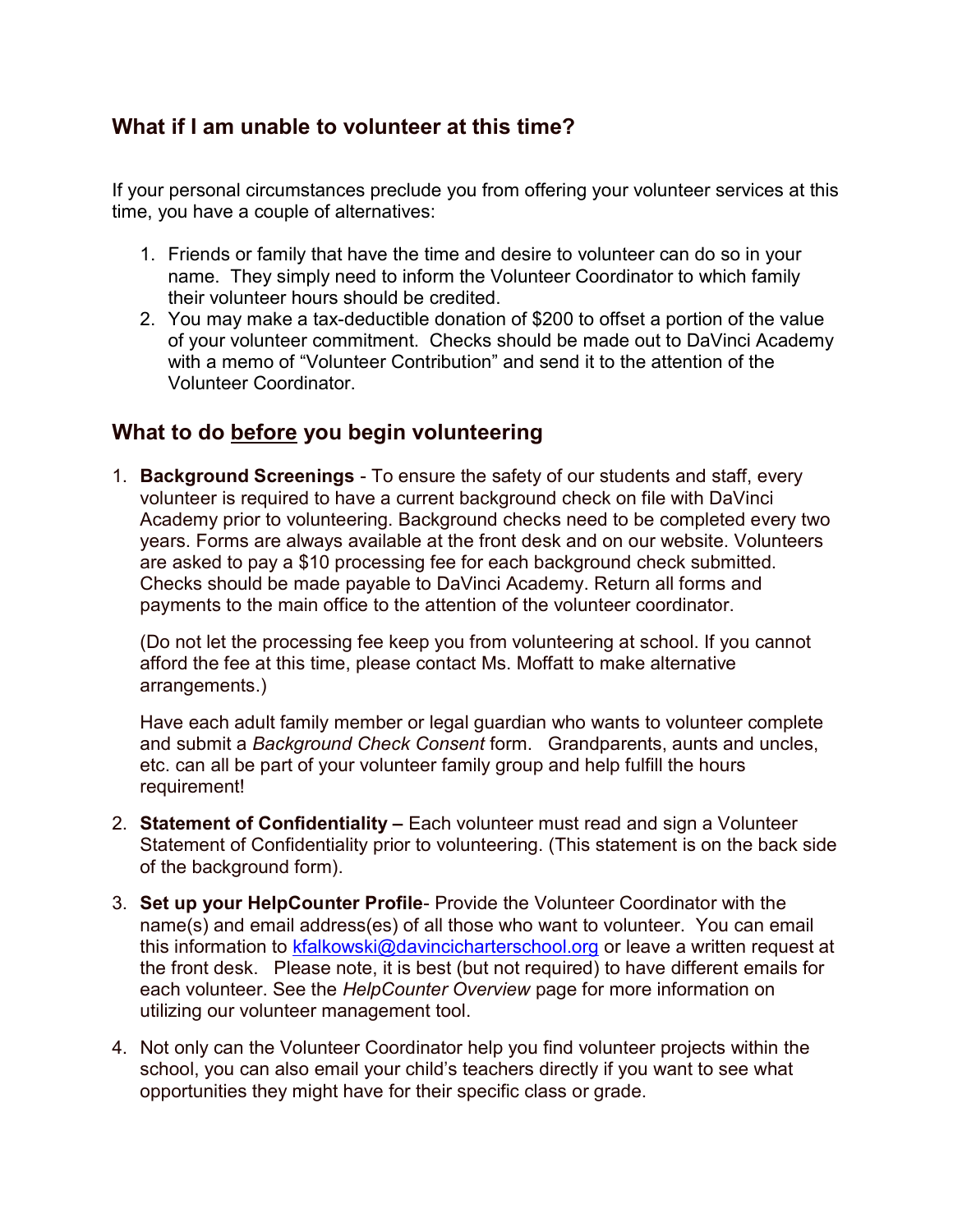#### When volunteering at school

When you arrive at school, sign in at the front desk. Please be sure to wear your volunteer badge. When you are done, remember to sign out and return your badge. Signing in and out not only records your volunteer hours but allows the school staff to know who is in the building at all times.

Please be prompt and dependable. The staff and students will be expecting you on the days you are scheduled. If you are unable to make your volunteer assignment, please contact the program staff as soon as possible. You are important!

Your immediate supervisor is the staff person you are assisting. Please bring any questions or concerns you might have to that person.

Volunteers' dress and behavior should serve as good examples for students. Appropriate conversation and dress is important. If you have a question or concern in this area, please check with the program supervisor.

Some of your out-of-pocket expenses connected with volunteering (e.g. mileage) may be tax deductible. Check with your tax preparer or the IRS for more information.

It is important that we comply with the DaVinci Academy Drug-Free Workplace/Drug-Free School Policy and its Smoke Free Environment Policy. It is a violation of these policies for any student, teacher, administrator, other school district personnel, person or member of the public to use tobacco, alcohol, toxic substances, or controlled substances in any school location. This includes all volunteers.

#### When volunteering with students

Confidentiality is a must. While volunteering, you may observe or hear about individual students and their home or school experiences. It is of the utmost importance that you respect the privacy of students and never repeat anything about individuals. The foundation of all school volunteer programs is confidentiality.

Volunteers are not responsible for student discipline and should report all discipline issues to the staff person in charge. The responsibility for discipline always rests with the school staff.

As a volunteer, you will meet many delightful students and we know you will enjoy working with them. However, volunteers should not telephone students, visit them at their home, or meet them off school grounds without the permission from the parents and/or school administrator. When working with students, you must work in an area visible to staff.

Volunteers must report any knowledge or suspicion of a child being neglected or physically or sexually abused. Report any incident or suspicion immediately to a staff person.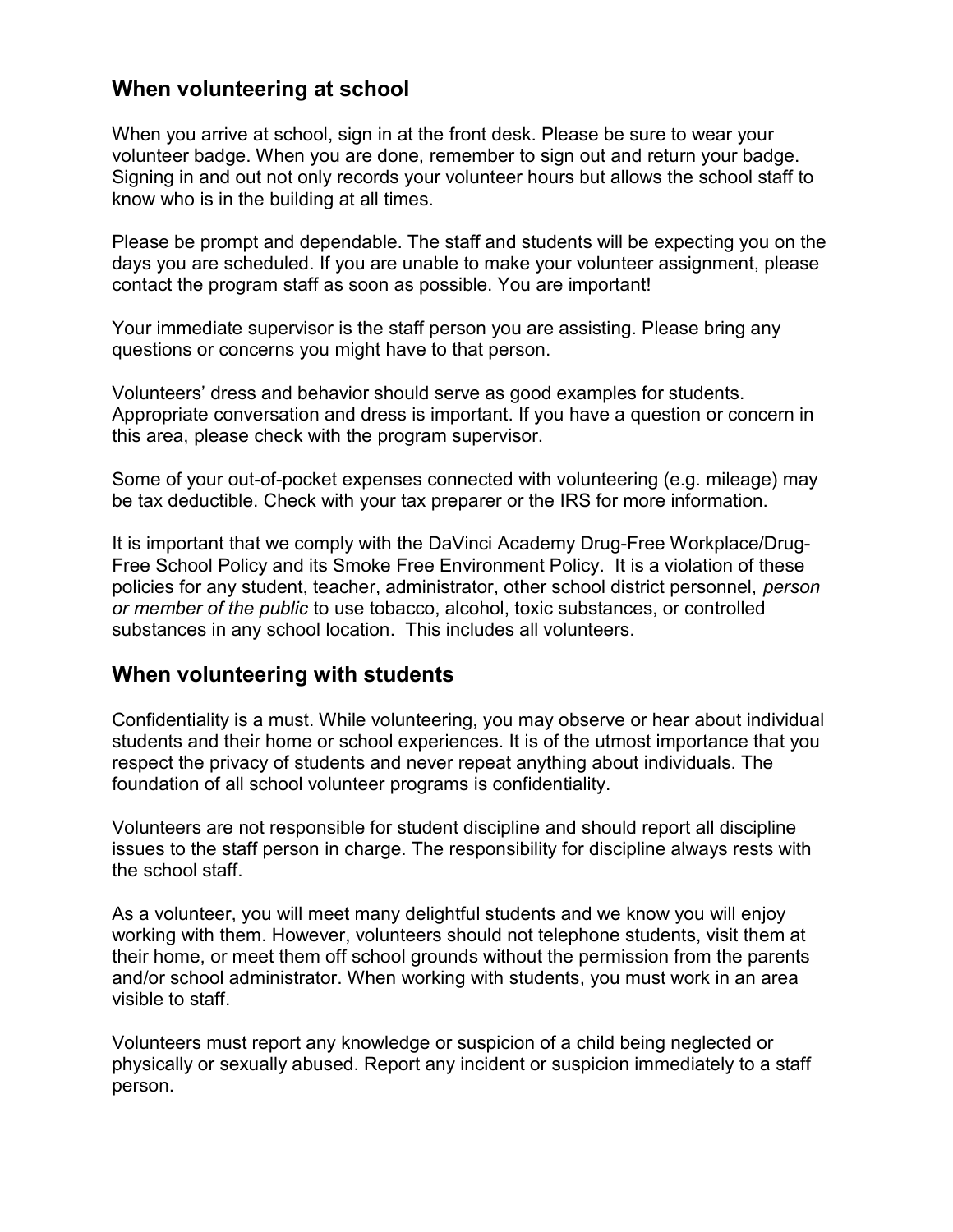# HelpCounter Overview

**HelpCounter -** HelpCounter is our volunteer management program. It allows us coordinate all of our volunteer opportunities and capture the many hours families give to DaVinci Academy. Volunteers are able to select activities that they have an interest in, provide their contact information and indicate their skills. Volunteers also sign in and out for activities to track their volunteer time. Please see the HelpCounter instructions on the reverse side for additional information.

HelpCounter is available through a kiosk at the front desk during normal business hours. You can also access the system at home to enter those volunteer hours that you may be putting in outside of school, update your contact information as well as your volunteer interest.

If you have any questions on our volunteer program, please contact the Volunteer Coordinator, Kathy Falkowski at kfalkowski@davincicharterschool.org. She is in the school office Monday through Friday of each week.

- 1. Have each adult family member or legal guardian who wants to volunteer complete and submit a background check form. Grandparents, aunts and uncles, etc. can all be part of your volunteer family group and help fulfill the hours requirement!
- 2. Provide the volunteer coordinator with the names and email address of all those who want to volunteer. You can email this information to kfalkowski@davincicharterschool.org or leave a written request at the front desk. Please note, it is best (but not required) to have different emails for each volunteer.
- 3. The volunteer coordinator will establish a HelpCounter profile for each requested name. You will receive a home access link via email as soon as possible. Keep this email for future reference or go to the DaVinci Academy volunteer webpage and request a link anytime you want once your profile is established. (http://davincicharterschool.org/volunteer)
- 4. Review your profile through the home access link and update your information.

|                                         | <b>Volunteer Information Update</b><br>Swearingen, Lee - DaVinci Academy of Arts and Science                                                                                                    |
|-----------------------------------------|-------------------------------------------------------------------------------------------------------------------------------------------------------------------------------------------------|
|                                         | Lee, thank you for volunteering at DaVinci Academy of Arts and Science.                                                                                                                         |
| for activities                          | This online form will allow you to update your contact information, record hours you've volunteered, and sign up                                                                                |
|                                         |                                                                                                                                                                                                 |
|                                         | Bookmarking this page will only work while this session is active. If you navigated to this page from an<br>invitation email, you may save that email and use it to return at your convenience. |
| What would you like to do?              |                                                                                                                                                                                                 |
|                                         | Check the Calendar for Upcoming Opportunities to Volunteer                                                                                                                                      |
| Update Your Volunteering Interests List |                                                                                                                                                                                                 |
| Enter or Edit Volunteered Hours         |                                                                                                                                                                                                 |
| Update Your Contact Information         |                                                                                                                                                                                                 |

sion will automatically end after an extended period of inactivity. However, we recommend logging out when you are finished

Log Out